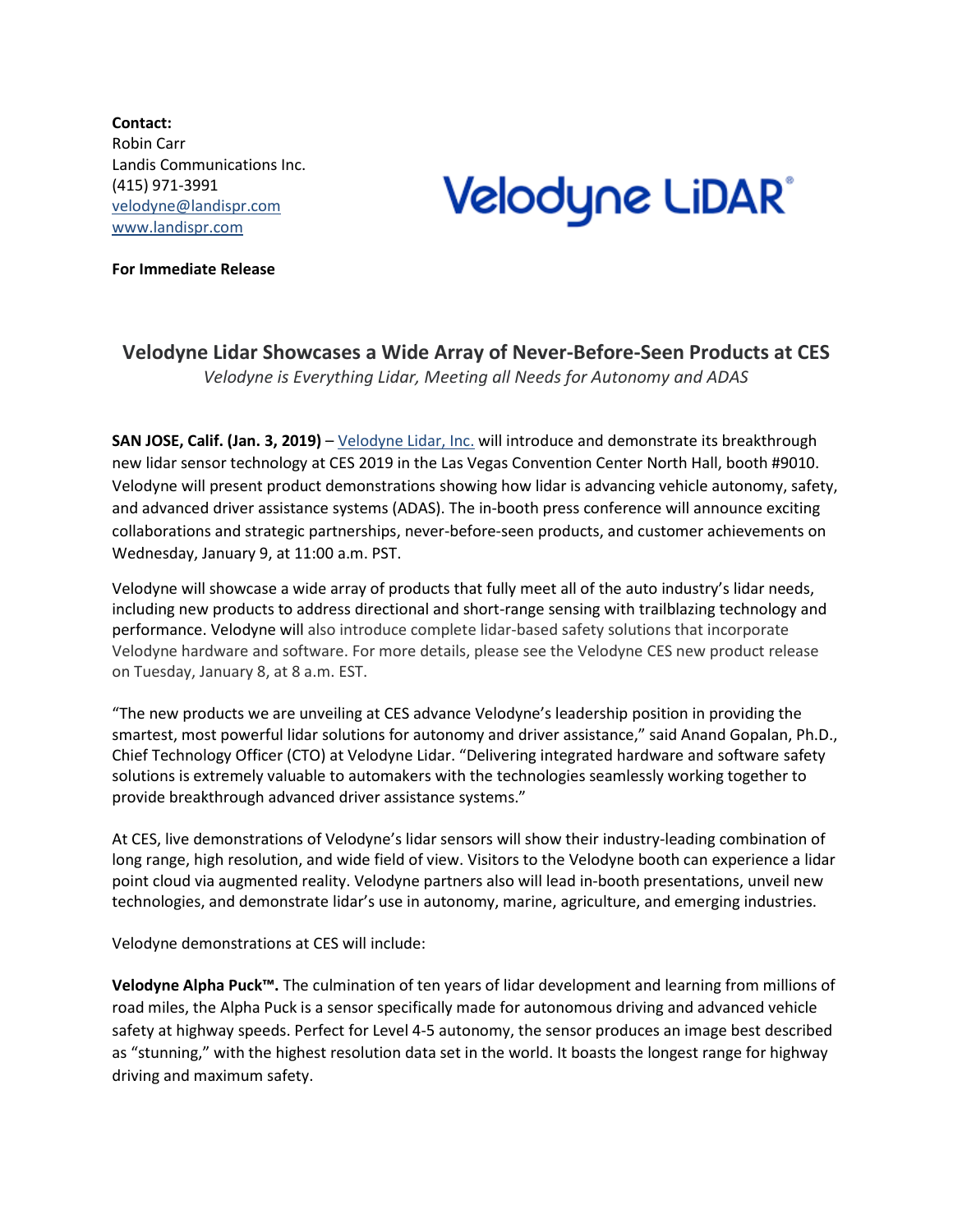**Velodyne Velarray™.** The Velarray's best-in-class range, resolution, and field of view facilitate robust object detection, allowing for longer braking distance and increased safety. Designed for seamless vehicle integration, this compact sensor generates a richly-detailed directional image, day or night. It can be concealed within roof lines, in bumpers, and - as demonstrated at CES - behind windshields.

The Velodyne booth will also feature **Velodyne's Augmented Reality** demonstration that allows people to experience how autonomous vehicles see the world.

"At CES, people can come to the Velodyne booth to experience how our intelligent lidar sensors are enabling autonomous vehicles on the road today," said Mike Jellen, president and chief commercial officer of Velodyne Lidar. "They can see how Velodyne's rich computer perception data helps determine the safest way to navigate and direct a self-driving vehicle. Visitors to our booth can also learn how Velodyne's versatile lidar sensors are utilized in a myriad of trailblazing applications in addition to selfdriving cars and driver assistance, including unmanned aerial vehicles, mapping, industrial safety, robotics, security, and more."

## **Cutting-Edge Customer and Partner Solutions**

Velodyne will present products and presentations from its network of customers and partners that are using lidar technology in a range of innovative solutions. These partners include Accur8vision, AGC, Apex.AI, AutonomouStuff, DeepMap, Local Motors, MechaSpin, and Paracosm.

[Accur8vision.](https://accur8vision.com/) Equipped with Velodyne lidar, Accur8vision provides an innovative approach to the security sector. Accur8vision is a volumetric detection system that protects an entire area needing to be secured, compared to perimetric detection which only guards the boundary. With Accur8vision and Velodyne lidar sensors, any intruder who enters the guarded area will never go undetected.

[AGC.](http://www.agc.com/en/) A world-leading supplier of flat, automotive, and display glass, as well as chemicals and other hightech materials and components, AGC will showcase windshield technology from its WIDEYE task force. Wideye™ is focused on autonomous vehicles and solid-state lidar integration solutions. Combined with the Velarray™ sensor for an interactive demo in Velodyne's booth, WIDEYE's infrared transparent automotive-grade glass provides an ADAS and autonomous solution featuring both seamless design and safer perception.

[Apex.AI.](http://www.apex.ai/) Apex.AI builds reliable, safe, and certified software for autonomous vehicles and other autonomous mobility systems. Apex.OS is an SDK compatible ROS 2 (Robot Operating System). It provides a production-grade, safety-certified real-time framework for developing safe and secure autonomous vehicle applications. Apex.Autonomy provides functional building blocks for autonomous vehicles on top of Apex.OS, such as libraries for 3D lidar perception including integration of Velodyne lidars.

[AutonomouStuff.](http://www.autonomoustuff.com/) AutonomouStuff provides the best R&D platforms, products, software, and engineering services to aid in the advancement of robotics and autonomy. The company has provided solutions for automated driving to thousands of customers worldwide. In order to continue to rise up, companies must surround themselves with the best. This industry is no different. That is why AutonomouStuff chooses to surround itself with a market leader like Velodyne.